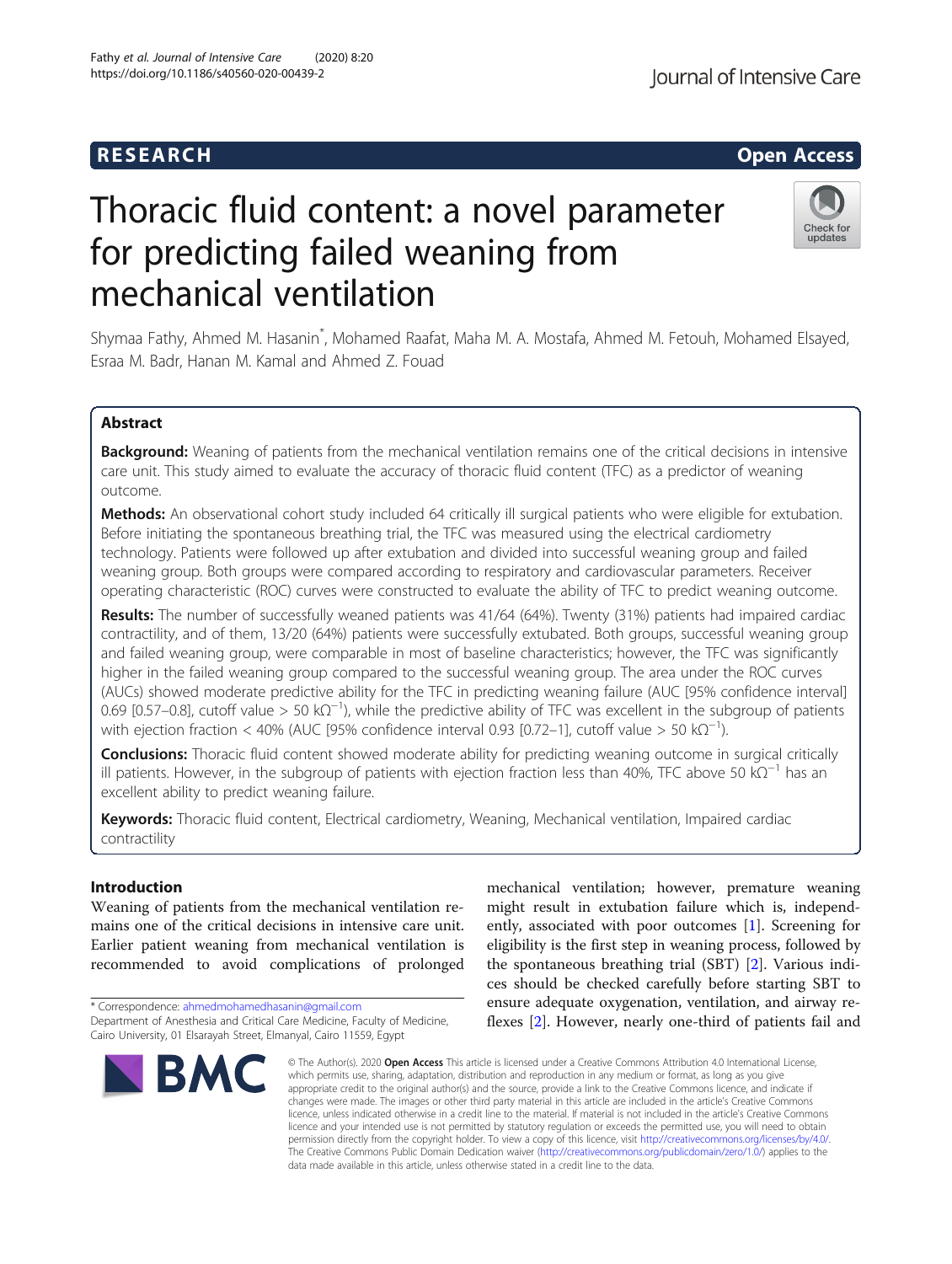are reintubated despite fulfillment of all the current weaning pre-requisites [\[3](#page-6-0), [4\]](#page-6-0). The absence of the ideal weaning parameter till now might be due to the heterogeneity of critically ill patients which impairs the predictive accuracy of the available indices in different patient subgroups.

Nowadays, there is an increasing interest in cardiac factors, such as lung congestion and hypervolemia, as contributing elements in weaning failure [[5,](#page-6-0) [6\]](#page-6-0). Various measures had been previously reported for evaluation of volume status before the SBT aiming to identify patients who would benefit from diuretic therapy [\[5](#page-6-0)]. Most of the previously used measures required either frequent blood sampling, such as brain natriuretic peptide [\[7](#page-6-0)], or expert operator, such as echocardiography [\[8\]](#page-6-0). The electrical cardiometry-derived thoracic fluid content (TFC) is measured through the impedance cardiography technology; TFC is assessed through the changes in the impedance of thoracic tissue to the electric current [\[9](#page-6-0)]. Thoracic fluid content represents the whole (extravascular, intravascular, and intrapleural) fluid component in the thorax; thus, TFC was postulated to provide an estimation of the extravascular lung water. Our group had recently reported that TFC could detect pulmonary edema in parturients with pre-eclampsia [[10\]](#page-6-0). We had also found that TFC correlated perfectly with extravascular lung water in pre-eclamptic patients [\[10\]](#page-6-0). In this study, we aimed to evaluate the accuracy of TFC, as an estimate of lung congestion, in predicting weaning outcome in critically ill patients.

#### Materials and methods

We conducted this prospective observational study in surgical intensive care unit (ICU), over a 6-month period, after being approved by the Cairo University Research Ethics Committee. Informed consent was obtained from patients' next-of-kin before inclusion in the study. All patients who were mechanically ventilated for more than 48 h were consecutively included in the study. Recruitment of the patients was continued until reaching the minimum required number of patients with successful weaning and failed weaning.

Patients younger than 18 years and patients with pneumothorax, pleural, or pericardial effusion were excluded from the study. Patients with injuries, burns, or wounds which precluded the proper application of the device electrodes were also excluded from the study.

#### Weaning readiness assessment

The decision of (readiness-to-wean) was performed by the attending ICU physician according to the ICU protocol [[2,](#page-5-0) [11\]](#page-6-0). Criteria of weaning included resolution of the primary cause of intubation, adequate cough without excessive tracheobronchial secretions,  $PaO<sub>2</sub> > 60$  mmHg

#### Spontaneous breathing trial

status, and stable cardiovascular status.

For performing the SBT, the ventilator was set to the pressure support mode, with a pressure support of 5 cmH2O and positive end-expiratory pressure of 5  $cmH<sub>2</sub>O$ . The SBT continued for 30 min, and then the weaning parameters were checked again. The decision of extubation was taken by the ICU physician who was blinded to the TFC measurements.

Weaning failure was defined as reintubation within 48 h after extubation due the presence of one or more of the following criteria: tachypnea (respiratory rate more than 35 breaths per minute), oxygen saturation less than 90% or  $PaO<sub>2</sub>$  less than 60 mmHg on a fraction of inspired oxygen of 40%, apparent increase in accessory respiratory muscle activity, and evident facial signs of respiratory distress [\[1](#page-5-0)].

Thoracic fluid content was measured using electrical cardiometry device  $(ICON<sup>R</sup>$  monitor: Osypka Medical, Inc., La Jolla, California and Berlin). The ICON device was connected to four electrocardiogram electrodes which were placed over patients' skin after cleaning with alcohol at the neck below the left ear, just above the left clavicular midpoint, and two electrodes at left midaxillary line one at the level of the xiphoid process, and the other electrode 5 cm below this point. The TFC was observed for 30 s and the average of the highest and lowest values was recorded.

Trans-thoracic echocardiogram was performed before the initiation of the SBT by a trained attending ICU physician. Ejection fraction was estimated by eyeballing, and patients were divided into cardiac patients (whom ejection fraction is < 40%) and non-cardiac patients (whom ejection fraction is  $\geq 40\%$ ).

Patients were divided into successful weaning group and failed weaning group. Both groups were compared according to the study outcomes. Further subgroup analysis was performed within cardiac and non-cardiac patients.

#### Primary outcome

The area under receiver operating characteristic curve (AUC) for TFC to predict weaning failure. TFC was recorded 5 min before initiation of SBT.

#### Secondary outcomes

Hemodynamic data: heart rate, systolic blood pressure, and central venous pressure. Data were recorded 5 min before initiation of the SBT.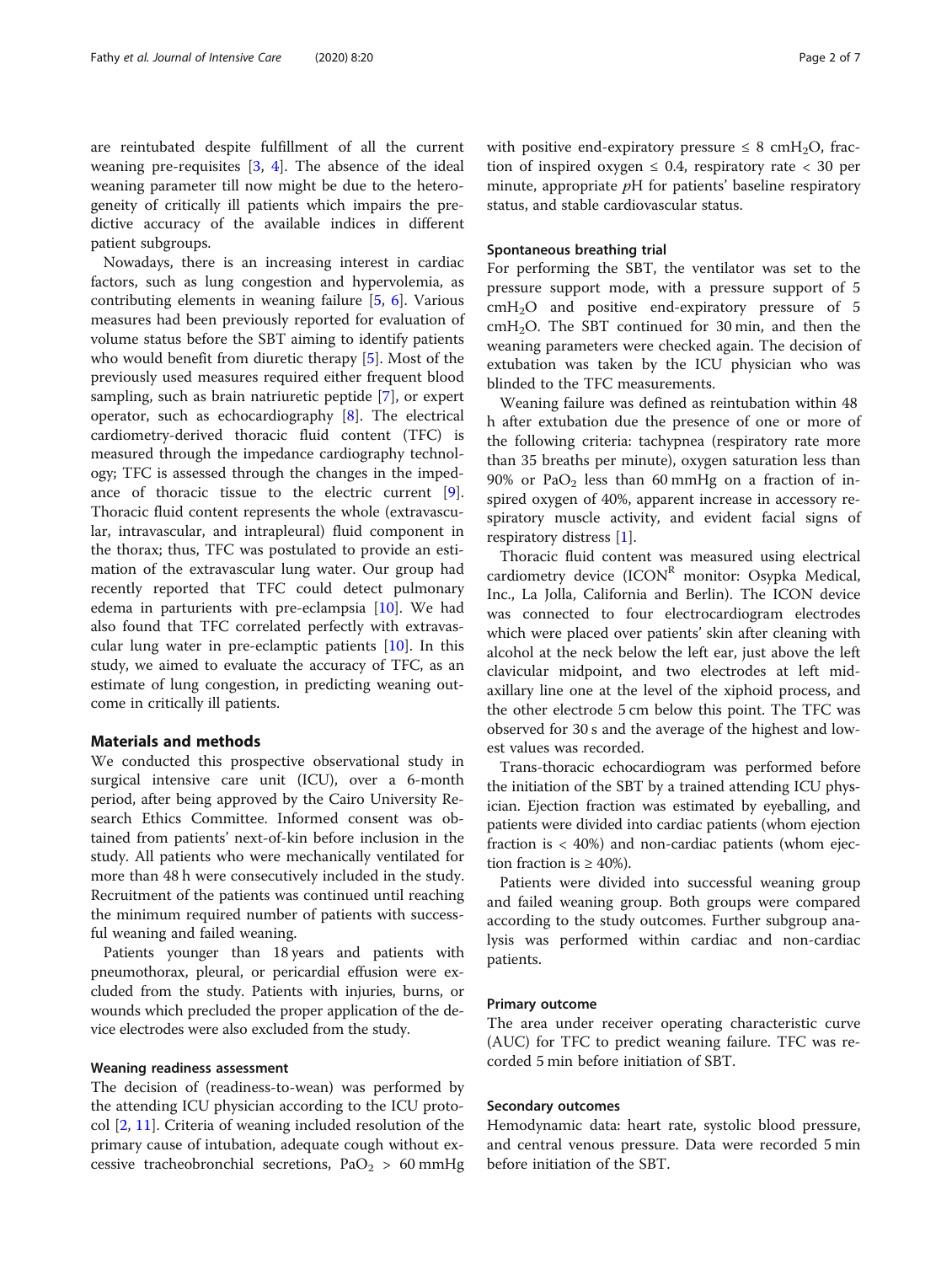#### Lung compliance and minute ventilation

Rapid shallow breathing index (RSBI): calculated by dividing respiratory rate/tidal volume.

Other data including severity scores,  $pH$ ,  $PCO<sub>2</sub>$ , serum HCO3, serum lactate, hemoglobin level, fluid balance 24 h before the onset of the SBT, days of mechanical ventilation, and number of previous SBT. All data were obtained 5 min before initiation of the SBT.

#### Statistical analysis and sample size calculation

The sample size was calculated using MedCalc version 12.1.4.0 (MedCalc Software bvba, Mariakerke, Belgium) to detect AUC of 0.75 for TFC to predict weaning failure and the null hypothesis of AUC was set at 0.5. The study power was set at 80% and the alpha error was set at 0.05. The minimum number of patients was calculated to be 38, with at least 19 patients with failed weaning and 19 patients with successful weaning.

Data were presented as the means (standard deviations), medians (quartiles), and frequencies (%) as appropriate. Data were checked for normality using the Shapiro-Wilk test. Unpaired Student's  $t$  test or Mann-Whitney  $U$  test were used to analyze continuous variables, while the categorical variables were analyzed using either chi-squared test or Fisher's exact test as appropriate. MedCalc version 12.1.4.0 (MedCalc Software bvba, Mariakerke, Belgium) generated receiver operating characteristic curves and the AUC were calculated. Values with the highest sensitivity and specificity (Youden index) were obtained. The risk factors for failed weaning which showed  $p$  values less than 0.2 were enrolled in a multivariate analysis model to determine the independent risk factors for failed weaning. The level of significance was set at  $p \leq 0.05$ .

#### Results

We screened 71 consecutive patients. Three patients were excluded because they met any of the exclusion criteria (pleural effusion–pneumothorax–chest lesions which impaired cardiometry signals), and 68 patients were included in the study. Four patients were not extubated due to failed SBT and 64 patients completed the SBT and were available for the final analysis. Forty-one (64%) patients were successfully extubated; whereas, 23 (36%) patients had failed all of them were re-intubated within 48 h. Twenty (31%) patients showed reduced cardiac contractility. Among the subgroup of patients with impaired cardiac contractility, 13 (65%) patients were successfully extubated while 7 (35%) patients failed.

Both groups of patients, failed weaning group and successful weaning group, were comparable in demographic data, duration of ventilation before SBT, number of previous weaning trials, pre-SBT balance, arterial blood gas values, lung mechanics, and hemodynamic variables. However, the TFC was higher in the failed SBT group compared to the successful SBT group (61 ± 26 k $\Omega^{-1}$ ) versus 45 ± 14 k $\Omega^{-1}$ ,  $p = 0.002$  $p = 0.002$ ) (Tables 1, 2, and [3](#page-3-0)). Multivariate analysis revealed that the following factors were independently associated with failed weaning: higher age, higher TFC, and higher serum HCO3 with odds ratio (95% confidence interval [CI]) of 1.06 (1.02– 1.11), 1.04 (1.01–1.08), 1.17 (1.01–1.38).

There was a moderate predictive ability for TFC in prediction of weaning failure (AUC [95% CI] 0.69 [0.57– 0.8], positive predictive value 60%, negative predictive value 79.5%, cutoff value > 50 k $\Omega^{-1}$ ), while other variables such as P/F ratio, serum HCO3, and RSBI failed to predict weaning failure (Table [4\)](#page-4-0). In the subgroup of cardiac patients, there was an excellent predictive ability for TFC (AUC [95% CI, 0.93 [0.72–1], positive predictive

Table 1 Demographic data and baseline characteristics. Data are presented as mean (standard deviation), median (quartiles), and frequency (%)

| Failed weaning ( $n = 23$ ) | Successful weaning ( $n = 41$ ) | $p$ value |
|-----------------------------|---------------------------------|-----------|
| 54.4 (20.2)                 | 43.9 (15.6)                     | 0.057     |
| 19 (83%)                    | 21 (51%)                        | $0.012*$  |
| 18 (12, 23)                 | 19 (15, 22)                     | 0.17      |
| 3(2, 6)                     | 3(2, 4)                         | 0.17      |
| 1(1, 2)                     | 1(0, 1)                         | 0.32      |
| 215 (1102)                  | 20 (929)                        | 0.899     |
| $-262(713)$                 | $-234(782)$                     | 0.481     |
| 10(1.5)                     | 10.6(2.2)                       | $0.046*$  |
| 5 (22%)                     | $1(2\%)$                        | $0.02*$   |
| 10 (44%)                    | 20 (49%)                        | 0.44      |
|                             |                                 |           |

APACHE Acute physiology and chronic health evaluation, SBT spontaneous breathing trial

\*Denotes statistical significance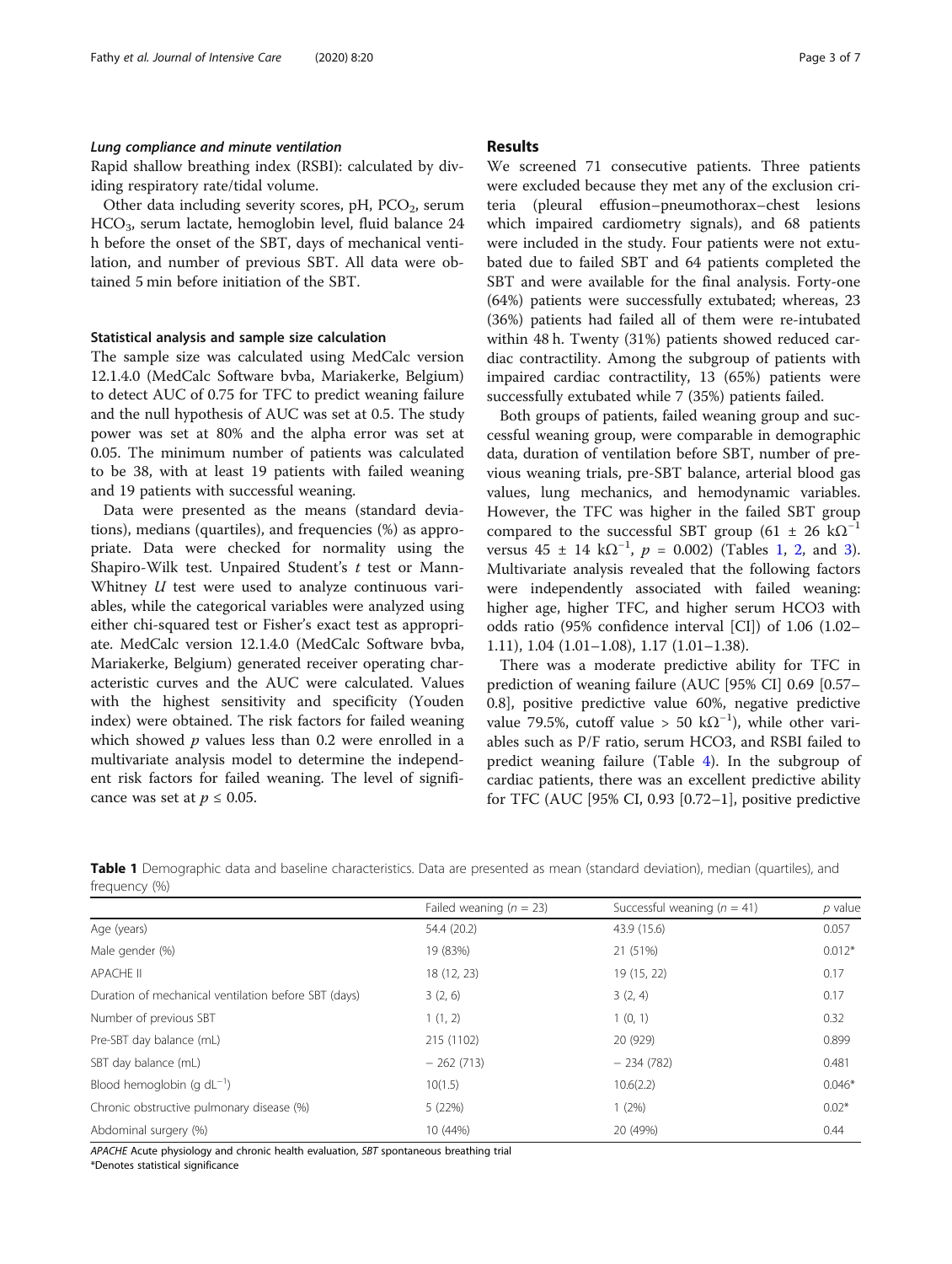<span id="page-3-0"></span>Table 2 Arterial blood gases and respiratory mechanics. Data are means (standard deviation) or medians (quartiles)

|                                           | Failed weaning ( $n = 23$ ) | Successful weaning $(n = 41)$ | $p$ value |
|-------------------------------------------|-----------------------------|-------------------------------|-----------|
| P/F ratio                                 | 296.7 (75.4)                | 338 (87.4)                    | 0.09      |
| $PaCO2$ (mmHg)                            | 34 (28,36)                  | 31 (28.5, 35.5)               | 0.18      |
| pH                                        | 7.47(0.07)                  | 7.45(0.07)                    | 0.66      |
| $HCO3$ (mEq $L^{-1}$ )                    | 26.4(5.7)                   | 23.7(4.6)                     | 0.14      |
| Lactate (mmol $L^{-1}$ )                  | 1.3(1, 1.8)                 | 1.3(0.9, 1.65)                | 0.69      |
| <b>RSBI</b>                               | 40(29, 60)                  | 40 (29.3, 56)                 | 0.87      |
| Minute ventilation $(L \text{ min}^{-1})$ | 9.8(2.7)                    | 9.1(2.4)                      | 0.22      |
| Compliance (dynes)                        | 67 (45, 91)                 | 62.8 (44.5, 60)               | 0.69      |
| TFC $(k\Omega^{-1})$                      | 61(26)                      | 45 (14)                       | $0.002*$  |

P/F ratio PaO<sub>2</sub>/fraction of inspired oxygen, TFC thoracic fluid content, RSBI rapid shallow breathing index

\*Denotes statistical significance

value 85.7%, negative predictive value 92.3%, cutoff value  $> 50 \text{ k}\Omega^{-1}$  $> 50 \text{ k}\Omega^{-1}$  $> 50 \text{ k}\Omega^{-1}$ ) (Table [5;](#page-4-0) Fig. 1).

#### Discussion

Thoracic fluid content showed moderate predictive ability for weaning failure; this predictive ability became excellent in the subgroup of patients with impaired systolic function. Measurement of the TFC depends on the impedance cardiography phenomenon which changes according to the resistance of thoracic contents to electric current [\[9](#page-6-0)]. The presence of lung congestion is an

important cause for weaning failure especially in cardiac patients [[12\]](#page-6-0). Lung congestion may also be triggered by the SBT due to the increase in the left ventricular afterload [[13](#page-6-0)], as well as the increase in the venous return and the subsequent increase in the cardiac preload [\[14](#page-6-0)]. The TFC is an index for both extra and intra-vascular thoracic fluid; however, the TFC showed good correlation with ultrasound in estimation of extravascular lung water [[10](#page-6-0)]. Therefore, high TFC value could be an indirect measure of lung congestion and/or hypervolemia which is a known risk factor for failed weaning. This

Table 3 Hemodynamic variables before SBT. Data are medians (quartiles) and means (standard deviations)

|                                              | Failed weaning ( $n = 23$ ) | Successful weaning ( $n = 41$ ) | $p$ value |  |
|----------------------------------------------|-----------------------------|---------------------------------|-----------|--|
| TFC $(k\Omega^{-1})$                         |                             |                                 |           |  |
| Non-cardiac patients                         | 47 (34, 55)                 | 48 (39, 59.8)                   | 0.43      |  |
| Cardiac patients                             | 74.7 (24.2)                 | 42.3(7.8)                       | $0.007*$  |  |
| Balance in the day before SBT (mL)           |                             |                                 |           |  |
| Non-cardiac patients                         | 209 (1252)                  | 109 (816)                       | 0.089     |  |
| Cardiac patients                             | 225 (879)                   | $-164(1145)$                    | 0.610     |  |
| Balance in the day of SBT (mL)               |                             |                                 |           |  |
| Non-cardiac patients                         | $-327(677)$                 | $-136(806)$                     | 0.508     |  |
| Cardiac patients                             | $-132(830)$                 | $-453(708)$                     | 0.74      |  |
| Central venous pressure (cmH <sub>2</sub> O) |                             |                                 |           |  |
| Non-cardiac patients                         | 8.7(3.4)                    | 8.9(3.2)                        | 0.88      |  |
| Cardiac patients                             | 10.3(2.1)                   | 8.2(2.4)                        | 0.09      |  |
| Systolic blood pressure (mmHq)               |                             |                                 |           |  |
| Non-cardiac patients                         | 127.3 (16.8)                | 129.3 (14.5)                    | 0.71      |  |
| Cardiac patients                             | 122.3 (18.4)                | 125.6(19.1)                     | 0.71      |  |
| Heart rate (beat/minute)                     |                             |                                 |           |  |
| Non-cardiac patient                          | 94.8 (11.3)                 | 98.9 (21.4)                     | 0.44      |  |
| Cardiac patients                             | 97.1 (16.5)                 | 90(23.2)                        | 0.48      |  |

TFC thoracic fluid content, SBT spontaneous breathing trial

\*Denotes statistical significance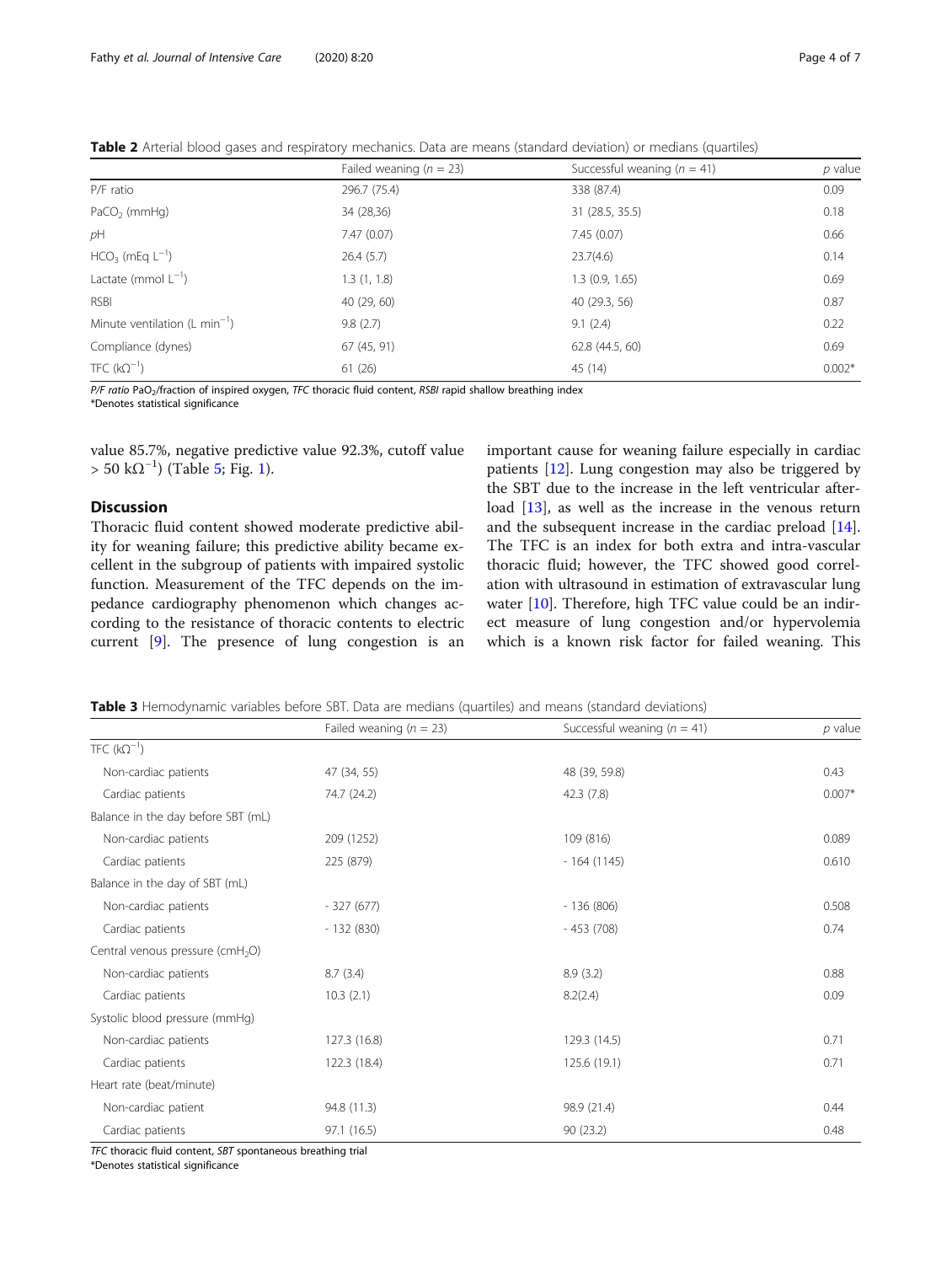| Parameter   | AUC (95% CI)             | Sensitivity | Specificity | <b>PPV</b> | <b>NPV</b> | Cutoff value                   |
|-------------|--------------------------|-------------|-------------|------------|------------|--------------------------------|
| <b>TFC</b>  | $0.69(0.57 - 0.80)^*$    | 65.2%       | 75.6%       | 60.0%      | 79.5%      | $> 50 \,\mathrm{k}\Omega^{-1}$ |
| Serum HCO3  | $0.60(0.47-0.72)$        | 56.5%       | 68.3%       | 50.0%      | 73.7%      | $> 25$ mmol. $L^{-1}$          |
| P/F ratio   | $0.64(0.50-0.76)$        | 90.0%       | 37.5%       | 41.9%      | 88.2%      | $\leq$ 397.5                   |
| <b>RSBI</b> | $0.51(0.38 - 0.65)$      | 36.8%       | 72.5%       | 38.9%      | 70.7%      | > 51.1                         |
| Age         | $0.65$ $(0.52 - 0.76)^*$ | 82.6%       | 43.9%       | 45.2%      | 81.8%      | $>$ 39 years                   |

<span id="page-4-0"></span>Table 4 Accuracy of different variables in predicting weaning failure

AUC area under curve, CI confidence interval, TFC thoracic fluid content, P/F ratio PaO<sub>2</sub>/fraction of inspired oxygen, RSBI rapid shallow breathing index, PPV positive predictive value, NPV negative predictive value

\*Denotes statistical significance

assumption is supported by previous reports in which the TFC was able to follow up the hemodynamic effect of diuretics [\[15](#page-6-0)] and to evaluate the thoracic fluid in patients with heart failure [\[16](#page-6-0)]. The TFC was also able to follow up the change in the patient body weight and the volume of the ultrafiltrate removed during hemodialysis [[17\]](#page-6-0). The TFC showed good correlation with fluid balance during cardiac surgery [\[18\]](#page-6-0).

Thoracic fluid content had been classically assessed through thoracic bio-impedance technology. In the last few years, TFC had been also measured using the newer electric cardiometry technology. The electrical cardiometry-based TFC showed useful results in evaluation of the volume status of patients undergoing autologous blood transfusion [\[9](#page-6-0)]. In late preterm and term newborn, TFC correlated with the occurrence of respiratory distress in the first 24 h after birth [[19\]](#page-6-0). Our group had recently evaluated TFC in pre-eclamptic mothers and reported that TFC could detect mothers with high risk for pulmonary edema  $[10]$ . In the current study, we evaluated TFC in another population, the critically ill patients, and found that the TFC could be a useful tool for detection of weaning failure in cardiac patients.

We reported that the validity of TFC in predicting weaning failure is more significant in patients with impaired systolic function. This is most probably because the impact of lung congestion, represented in our patients by increased TFC, on weaning outcome is usually more prominent in cardiac patients. This explanation is supported by Dessap et al.'s [\[20](#page-6-0)] findings in their randomized controlled trial in which they reported that a brain natriuretic peptide-guided protocol for weaning showed better patient outcomes compared to traditional weaning protocol. Dessap et al. had found that the value of brain natriuretic peptide, as a marker of hypervolemia, in guiding weaning is restricted to cardiac patients only [[20\]](#page-6-0).

Discontinuation of mechanical ventilation is usually a challenging decision in critical care practice. Premature failed weaning leads to prolonged intubation and increases morbidity and mortality [\[21](#page-6-0)]. On the other side, delayed weaning is also associated with serious complications [\[22\]](#page-6-0). Daily assessment for readiness-to-wean had been a routine recommendation for every mechanically ventilated patient [\[23\]](#page-6-0); however, this approach might be associated with premature extubation leading to weaning failure; thus, meticulous research is continuously conducted for reaching accurate parameters for predicting weaning failure. Various parameters had been previously reported as predictors of lung congestion-related weaning failure such as pulmonary artery occlusion pressure which requires the presence of pulmonary artery catheter [[14\]](#page-6-0), impaired left ventricular systolic function [\[8](#page-6-0)], and impaired left ventricular diastolic function [[24](#page-6-0), [25](#page-6-0)]; both are assessed using echocardiography. Brain natriuretic peptide was reported as another predictor for weaning outcome [\[7](#page-6-0)]. In our study, we introduced a simpler parameter that could be measured without the need for blood samples nor operator experience. Thoracic fluid content has many advantages over the previously mentioned predictors for being easily measured by younger physicians, or even by paramedics. Moreover, TFC could be easily interpreted with no inter-observer variability because it is presented in numerical values which have minimal fluctuations. We believe that there is no single parameter that can predict weaning outcome;

Table 5 Accuracy of TFC in predicting weaning failure in cardiac and non-cardiac patients

| Parameter            | AUC (95% CI)          | Sensitivity | Specificity | PPV   | <b>NPV</b> | Cutoff value                  |
|----------------------|-----------------------|-------------|-------------|-------|------------|-------------------------------|
| All patients         | $0.69(0.57-0.80)$ *   | 65.2%       | 75.6%       | 60.0% | 79.5%      | $> 50 k\Omega^{-1}$           |
| Cardiac patients     | $0.93(0.72 - 1.00)^*$ | 85.7%       | 92.3%       | 85.7% | 92.3%      | $> 50 kO^{-1}$                |
| Non-cardiac patients | $0.57(0.42 - 0.72)$   | 37.5%       | 92.9%       | 75.0% | 72.2%      | $>65$ k $\Omega$ <sup>-</sup> |

AUC area under curve, CI confidence interval, TFC thoracic fluid content, PPV positive predictive value, NPV negative predictive value \*Denotes statistical significance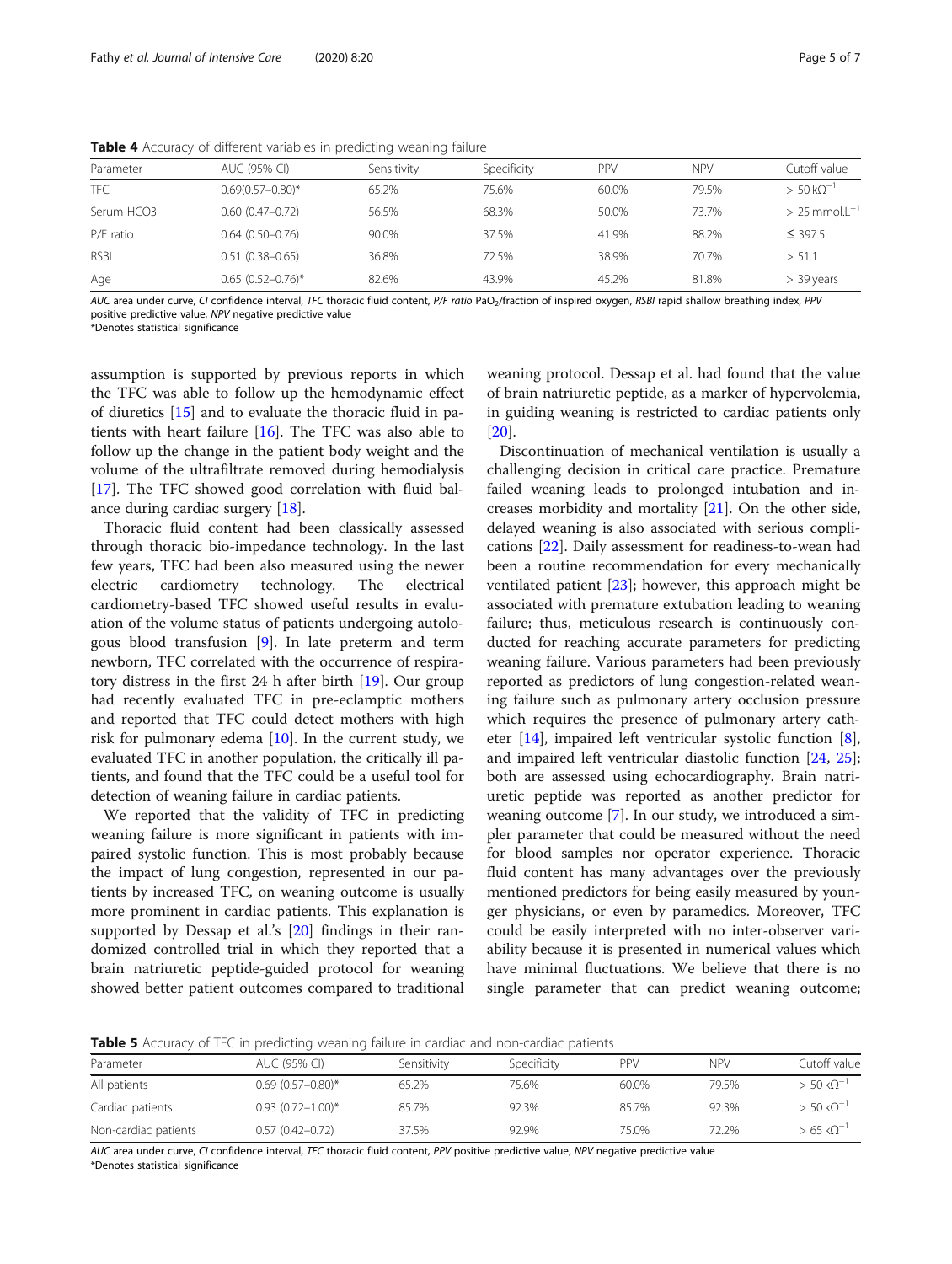<span id="page-5-0"></span>

therefore, assessment of readiness-to-wean should include different factors which evaluate respiratory, cardiovascular, and neurological status of the patient. Thoracic fluid content can help the process of patient weaning especially in cardiac patients who represents 25% of the patients with failed extubation [\[12\]](#page-6-0). An elevated TFC could be an alarming sign in cardiac patients to initiate diuretic therapy before extubation.

Our study had some limitations: (1) It is a single center study. (2) All our patients were either trauma patients or emergency surgical patients. Thus, our findings need to be confirmed in future studies in other patient populations. (3) We did not measure cardiac markers such as brain natriuretic peptide and troponin.

#### Conclusions

High TFC is associated with failed weaning from mechanical ventilation in critically ill surgical patients. Thoracic fluid content showed moderate ability for predicting weaning outcome in surgical critically ill patients. However, in the subgroup of patients with ejection fraction less than 40%, TFC above 50 k $\Omega^{-1}$  showed an excellent ability to predict weaning failure.

#### Abbreviations

AUC: Area under the curve; CI: Confidence interval; ICU: Intensive care unit; P/F ratio: PaO<sub>2</sub>/fraction of inspired oxygen; ROC: Receiver operating characteristic; RSBI: Rapid shallow breathing index; SBT: Spontaneous breathing trial; TFC: Thoracic fluid content

#### Acknowledgements

Not applicable

#### Authors' contributions

SF helped in the study design, acquisition of data, and drafting the manuscript. AH was responsible for conception of the idea, study design, analysis of the data, and drafting of the first manuscript. MM was responsible for analysis and interpretation of the data, writing the manuscript, and responding to the reviewer comments. MR, AF, ME, EB, and AF helped in the acquisition of data, management of the patients, and revising the manuscript. HK is the senior author who was responsible for supervision of the whole research and revising the final manuscript. All authors approved the manuscript and agreed to be accountable for all aspects of the work.

Funding

#### No funding

#### Availability of data and materials

The datasets used and/or analyzed during the current study are available from the corresponding author on reasonable request.

#### Ethics approval and consent to participate

Ethical approval from Cairo University hospitals research ethics committee was obtained (N-18-2017). Written informed consents were obtained from participants before inclusion.

#### Consent for publication

Not applicable

#### Competing interests

The authors declare that they have no competing interests.

#### Received: 15 January 2020 Accepted: 27 February 2020 Published online: 05 March 2020

#### References

- 1. Boles J-M, Bion J, Connors A, Herridge M, Marsh B, Melot C, et al. Weaning from mechanical ventilation. Eur Respir J. 2007;29:1033–56.
- 2. Schmidt GA, Girard TD, Kress JP, Morris PE, Ouellette DR, Alhazzani W, et al. Liberation from mechanical ventilation in critically ill adults: executive summary of an official American College of Chest Physicians/American Thoracic Society Clinical Practice Guideline. Chest. 2017;151:160–5.